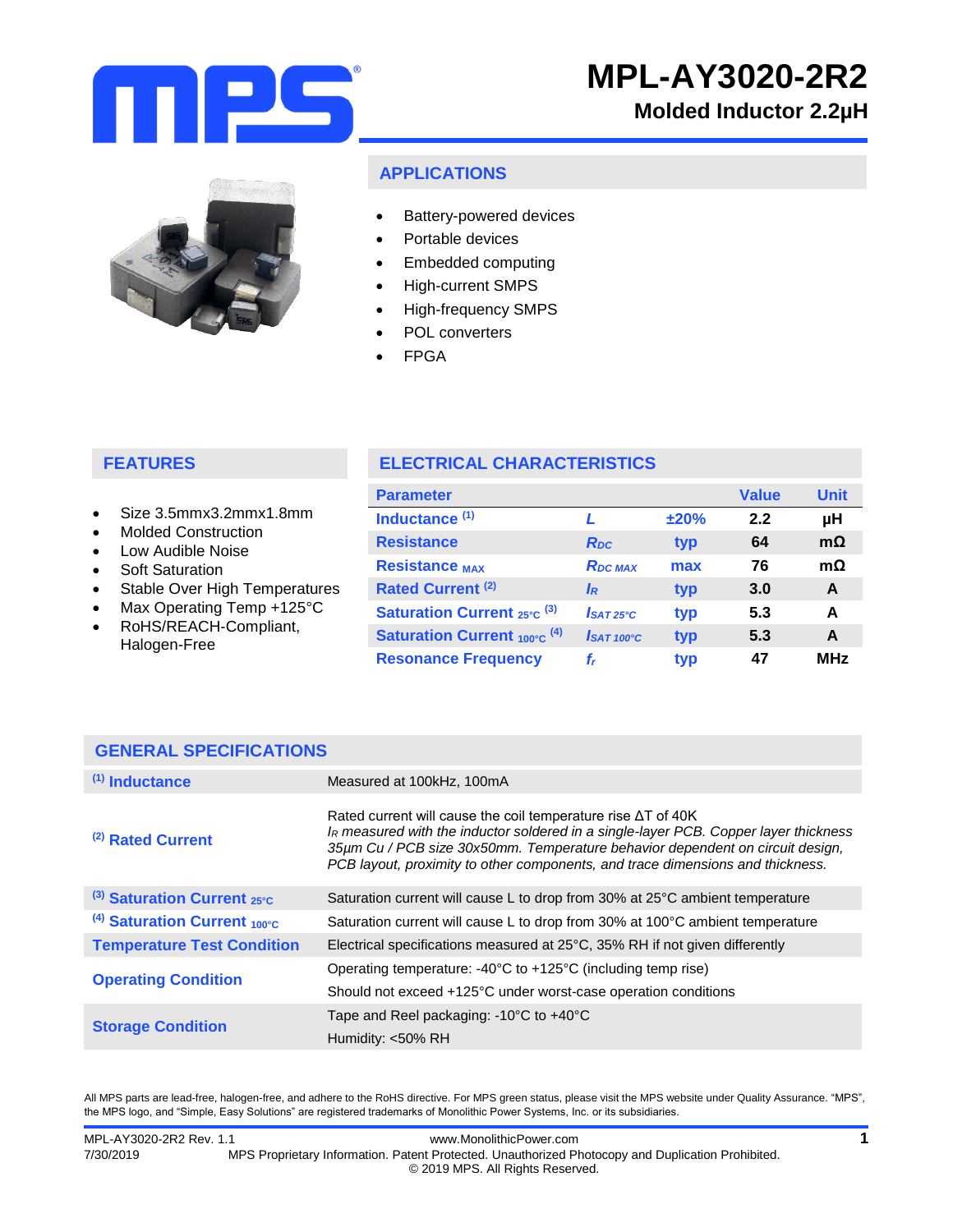

## **TYPICAL PERFORMANCE CURVES**



**Temperature Rise vs. Current Inductance vs. Current**





**Impedance vs. Frequency Inductance vs. Frequency**

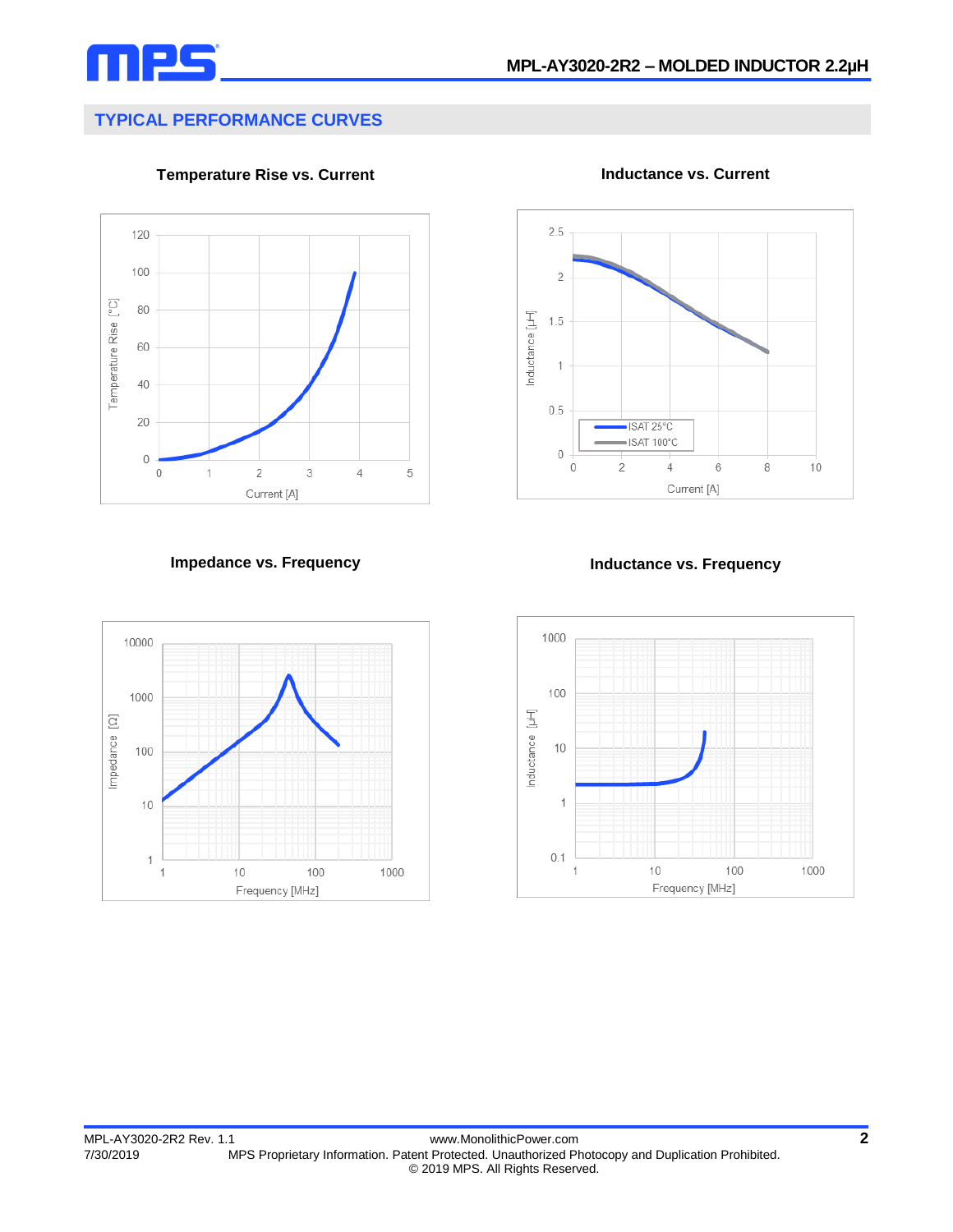

#### **Quality Factor vs. Frequency AC Resistance vs. Frequency**



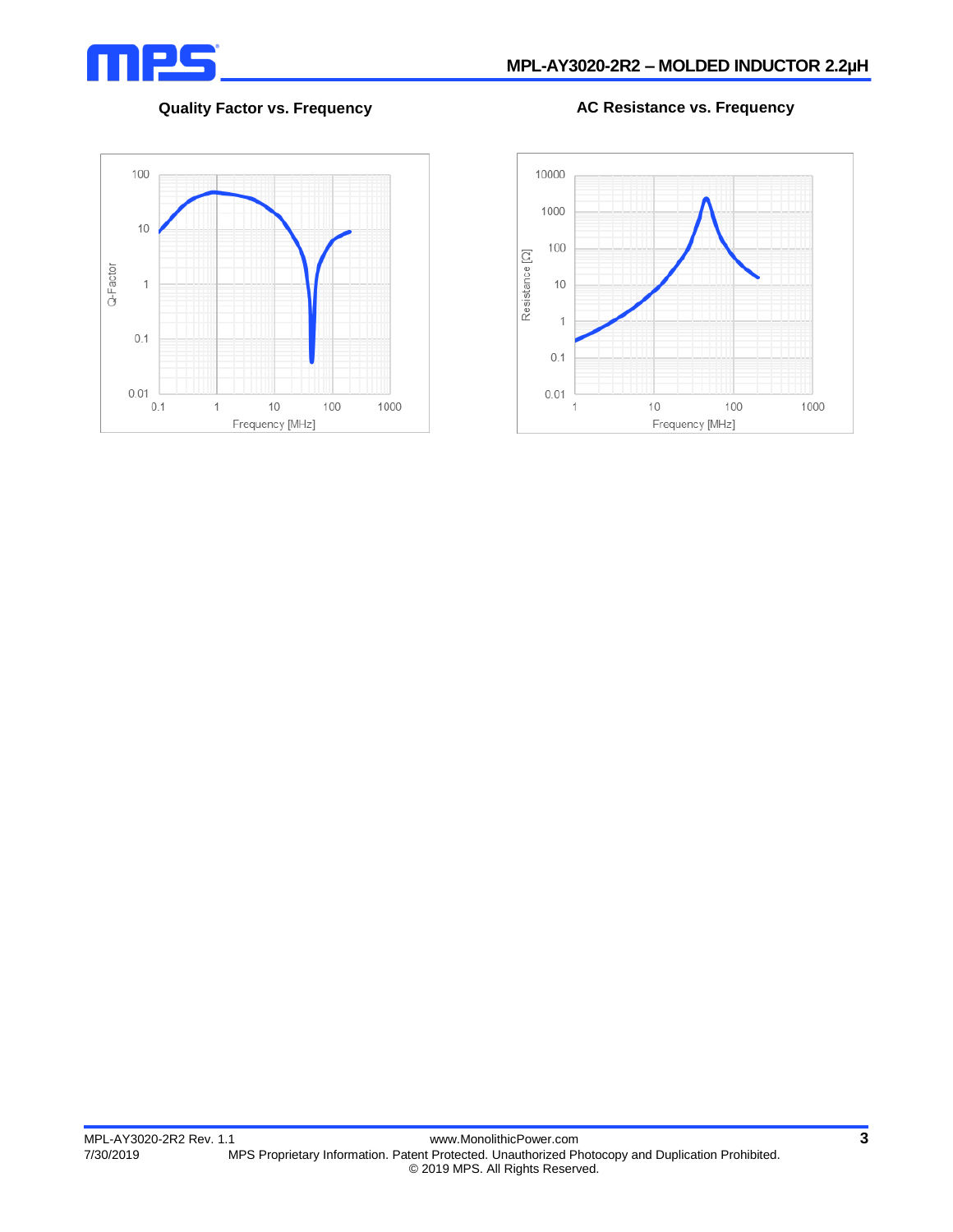

### **LAND PATTERN**

|   | <b>Dimensions</b> |
|---|-------------------|
| А | $1.45$ ref.       |
| B | $1.90$ ref.       |
| C | 4.10 ref.         |
|   | (unit in mm)      |



# **Dimensions PRODUCT PACKAGE AND DIMENSIONS**

(unit in mm)



 $0.70 \pm 0.2$ 

ī



| <b>TOP MARKING</b> |               |  |  |  |  |  |
|--------------------|---------------|--|--|--|--|--|
| <b>Marking</b>     |               |  |  |  |  |  |
| Start of Winding   | $\cdot$ (dot) |  |  |  |  |  |
| Inductance Code    | 22            |  |  |  |  |  |